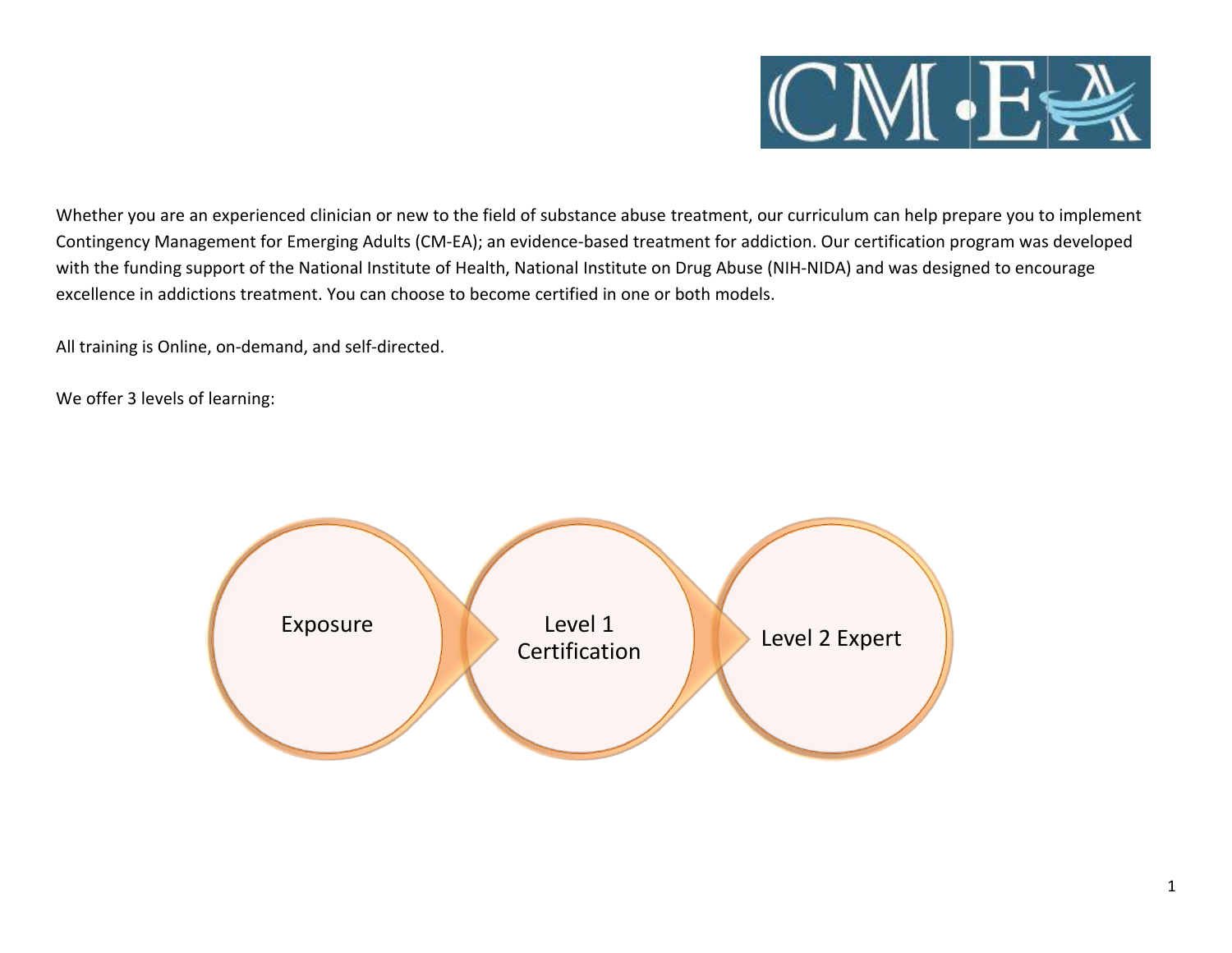| Exposure | This level is designed for professionals who are interested<br>in learning the CM-EA treatment model. This is an online<br>course that offers all of the essentials to help you develop<br>basic competency in this model. Professionals who<br>complete the Exposure training will receive a certificate<br>for 8 hours of continuing education training.                                                     |
|----------|----------------------------------------------------------------------------------------------------------------------------------------------------------------------------------------------------------------------------------------------------------------------------------------------------------------------------------------------------------------------------------------------------------------|
|          | 3 months<br>Cost: \$410                                                                                                                                                                                                                                                                                                                                                                                        |
| Level 1  | This level provides the essentials of CM but builds your<br>core skills with advanced conceptualization and<br>individualized instruction from our expert Lead Trainers.<br>Clinicians who complete the Level I certification can<br>identify themselves as a certified CM-EA provider. This<br>level of training is eligible for 12 hours of continuing<br>education training.<br>12 Months<br>Cost: \$1,025  |
| Level 2  | This level includes everything you would receive in E<br>Level and Level 1 training as well as specialty workshops<br>designed for advanced professionals, individualized<br>instruction, identification as a CM-EA Expert and the<br>ability to then supervise providers in this model. This level<br>of training is eligible for 15 hours of continuing education<br>training.<br>18 Months<br>Cost: \$1,475 |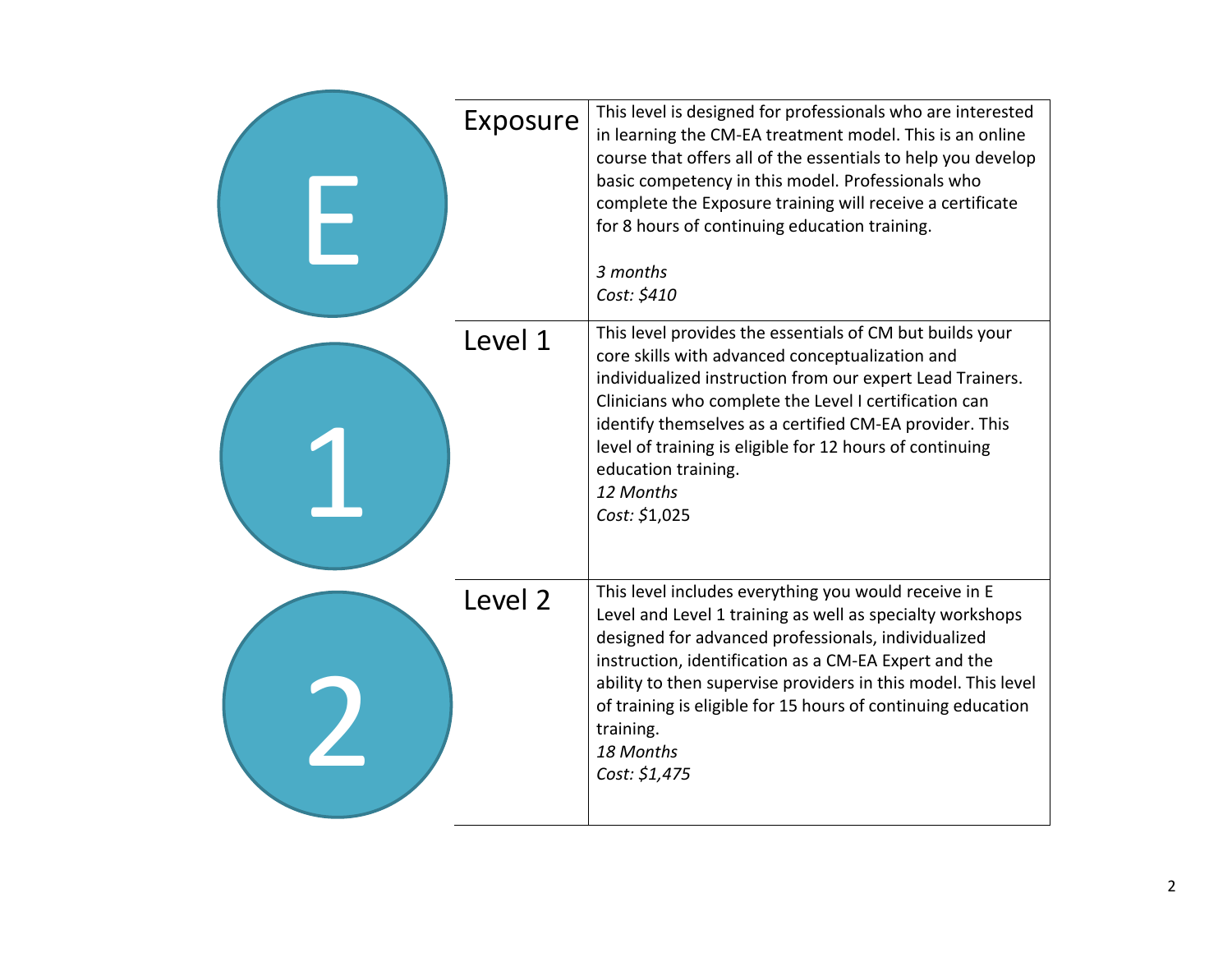*Costs are for training in one of the models. If you wish to become certified in both the CM-YA and CM-EA models you will be charged an additional \$175 to cover the cost of the training materials and Lead Trainer Consultation.* 

| Exposure<br>3-month Training Path                                                                                        |                                                                                                                                                         |  |  |  |
|--------------------------------------------------------------------------------------------------------------------------|---------------------------------------------------------------------------------------------------------------------------------------------------------|--|--|--|
| <b>Per Trainee</b>                                                                                                       |                                                                                                                                                         |  |  |  |
| \$410                                                                                                                    |                                                                                                                                                         |  |  |  |
| <b>WHAT EACH TRAINEE WILL RECEIVE</b>                                                                                    |                                                                                                                                                         |  |  |  |
| 8-hour online, self-directed CM-EA training where you will learn the basic interventions of the CM-EA<br>treatment model | Successful completion of the Exposure training will<br>result in a certificate confirming you have completed<br>the Exposure level of training in CM-EA |  |  |  |
| Pre-training Knowledge Check                                                                                             | as well as 8 hours of continuing education.                                                                                                             |  |  |  |
| Post-Training Knowledge Check                                                                                            |                                                                                                                                                         |  |  |  |
| 30-minute consultation call with one of our expert Lead Trainers following completion of the training                    |                                                                                                                                                         |  |  |  |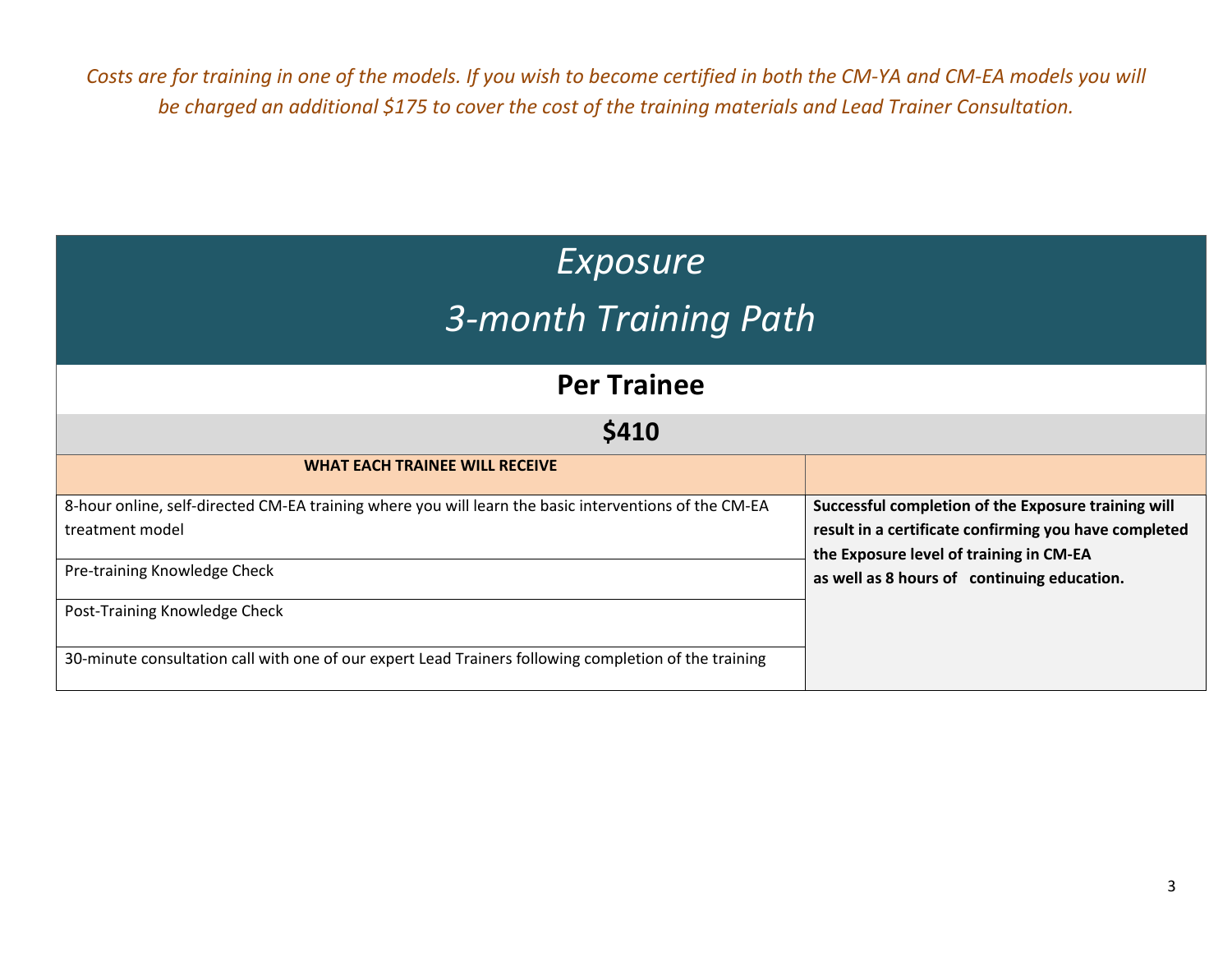| <b>Level 1 Certified Provider</b><br>12-month Training Path                                                                                                                   |                                                                                                                                                                                                     |  |  |  |
|-------------------------------------------------------------------------------------------------------------------------------------------------------------------------------|-----------------------------------------------------------------------------------------------------------------------------------------------------------------------------------------------------|--|--|--|
| <b>Per Trainee</b>                                                                                                                                                            |                                                                                                                                                                                                     |  |  |  |
| \$1,025                                                                                                                                                                       |                                                                                                                                                                                                     |  |  |  |
| <b>TRAINING TO BECOME LEVEL 1 CERTIFIED INVOLVES THE FOLLOWING RESOURCES &amp; ACTIVITIES:</b>                                                                                |                                                                                                                                                                                                     |  |  |  |
| 10-hour online, CM training with 1:1 training support from the Lead Trainer (eligible for Continuing<br><b>Education credits)</b>                                             | Successful completion of the Level 1 Certification<br>process will result in a Certification in<br>CM-EA and the ability to identify yourself as<br>certified in CM-EA, an evidence-based treatment |  |  |  |
| Contingency Management Training Companion (treatment binder)                                                                                                                  |                                                                                                                                                                                                     |  |  |  |
| 3 Knowledge check administrations- pre-training, 8 weeks post-training, 7 months post-training                                                                                |                                                                                                                                                                                                     |  |  |  |
| Monthly 1:1 consultation webinar with one of our expert Lead Trainers for the first 6 months then every<br>other month for the next 6 months (a total of 9 1:1 consultations) | Must be renewed every 2 years. Renewal includes: 1                                                                                                                                                  |  |  |  |
| Submit 2 session tape (or enactments) for review and coding with recommendations                                                                                              | Knowledge Check and 1 session tape/enactment.                                                                                                                                                       |  |  |  |
| Provider Networking Events each month which include booster trainings and collaboration with other<br>CM professionals.                                                       |                                                                                                                                                                                                     |  |  |  |
| Unlimited access to the eLibrary of training resources                                                                                                                        |                                                                                                                                                                                                     |  |  |  |
| Minimum of 6 Therapist Adherence Measure surveys and 6 satisfaction surveys completed anonymously<br>by clients and submitted through the secure training portal              |                                                                                                                                                                                                     |  |  |  |